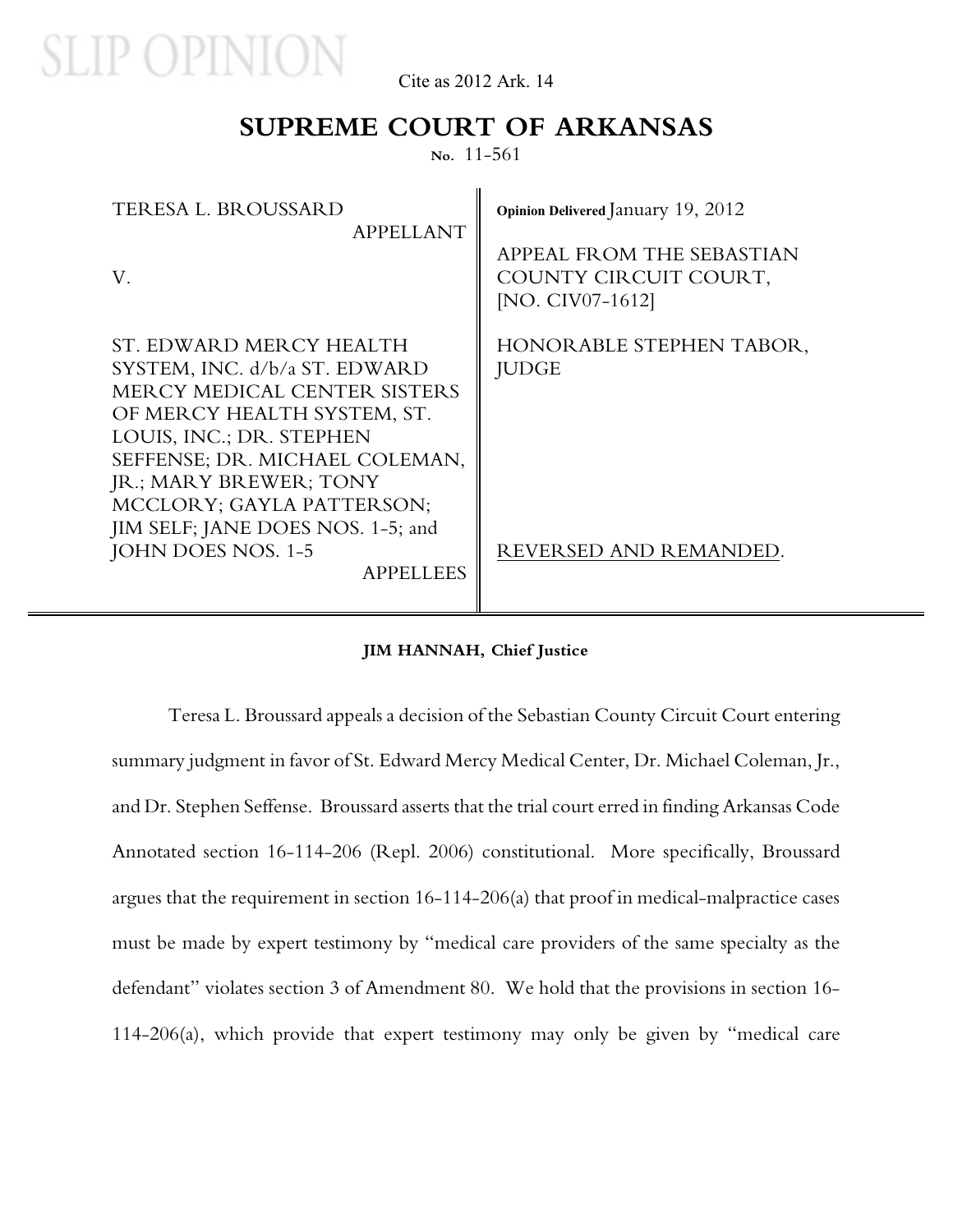### Cite as 2012 Ark. 14

providers of the same specialty as the defendant," violate the separation-of-powers doctrine, Amendment 80, and the inherent authority of the courts to protect the integrity of proceedings and the rights of the litigants. Our jurisdiction is pursuant to Arkansas Supreme Court Rule  $1-2(a)(1)$ .

On April 25, 2006, Dr. Seffense performed a parathyroidectomy on Broussard. After her surgery, Broussard developed what she believed to be a burn located near the surgical site.<sup>1</sup> Broussard experienced swelling and pain at the site. She believed that part of the pain was related to the surgery and that part was due to the burn. Broussard was released from the hospital on May 1, 2006. At that time, according to Broussard, the swelling had partially gone down, but the redness in the tissue remained. Broussard described the tissue at the incision as tough and leathery, and she said that black and purplish lines soon appeared that increased in size over time. She went to the emergency room on May 7, 2006, due to pain from the burn, but she was admitted for hypocalcemia and hyperkalemia, conditions related to renal failure. During this second hospitalization, Broussard was under the care of her nephrologist, Dr. Coleman, Jr.. While in the hospital under Dr. Coleman, Jr.'s care, Broussard sought and obtained a consultation with a dermatologist regarding the burn. According to Broussard, she was told that the condition at her neck and upper chest would improve and that the damaged skin would slough off and heal. She remained in the hospital at St. Edward on this occasion until May 15, 2006.

<sup>&</sup>lt;sup>1</sup>Because Broussard was unable to discover the cause of the injury or burn, she has not pursued alleged medical malpractice in causing the burn but has instead alleged and pursued a medical-malpractice action based on alleged negligence in treatment of the burn.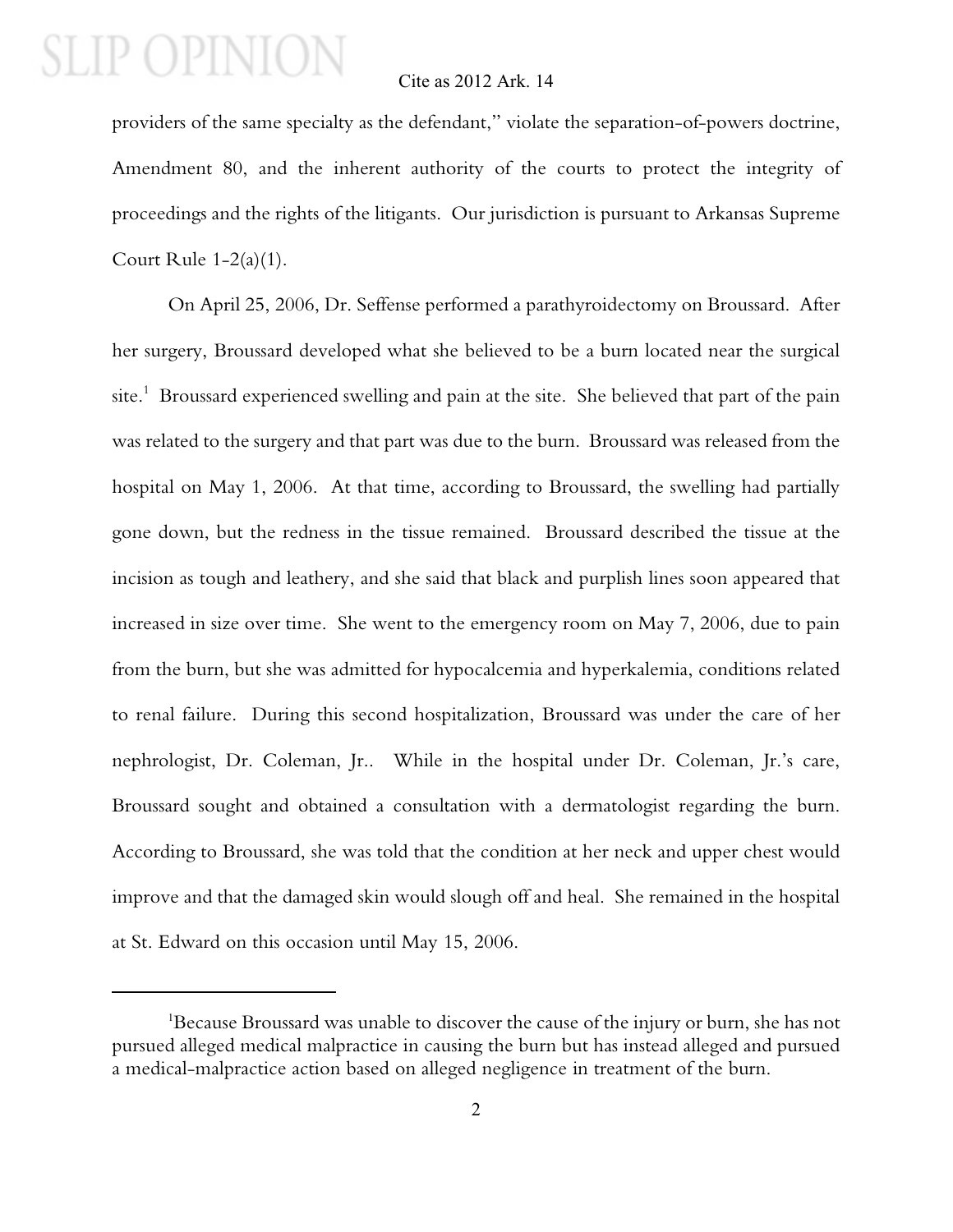#### Cite as 2012 Ark. 14

Ultimately, a black eschar (dead and sloughing tissue) developed at her neck and chest. On May 18, 2006, Broussard was admitted to the Hillcrest Burn Center in Tulsa, Oklahoma. There, she underwent removal of "pigskin" and received skin grafts.

Broussard sued St. Edward Mercy Health System, Inc., d/b/a St. Edward Mercy Medical Center Sisters of Mercy Health System, St. Louis, Inc., Dr. Seffense, Dr. Coleman, Jr., and the nurses and technicians present in the operating room. While Broussard's notice of appeal indicates that she is appealing summary judgment entered in favor of St. Edward, she has limited her arguments on appeal to the alleged liability of Dr. Seffense and Dr. Coleman, Jr.. She has, therefore, abandoned all claims on appeal except those against Dr. Seffense and Dr. Coleman, Jr.

The circuit court decided the constitutionality of section 16-114-206(a) in the context of a motion for summary judgment. Generally, in reviewing the grant of a motion for summary judgment, the appellate court determines if summary judgment was appropriate based on whether the evidence presented in support of summary judgment leaves a material question of fact unanswered. *DaimlerChrysler Servs. N. Am.*, *LLC v. Weiss*, 360 Ark. 188, 192–93, 200 S.W.3d 405, 407 (2004). However, this summary-judgment motion was decided based on the circuit court's decision on the constitutionality of section 16-114-206(a). The question of the correct application and interpretation of an Arkansas statute is a question of law, which this court decides de novo. *DaimlerChrysler*, 360 Ark. at 193, 200 S.W.3d at 407.

The circuit court found section 16-114-206(a) constitutional in that it "establishes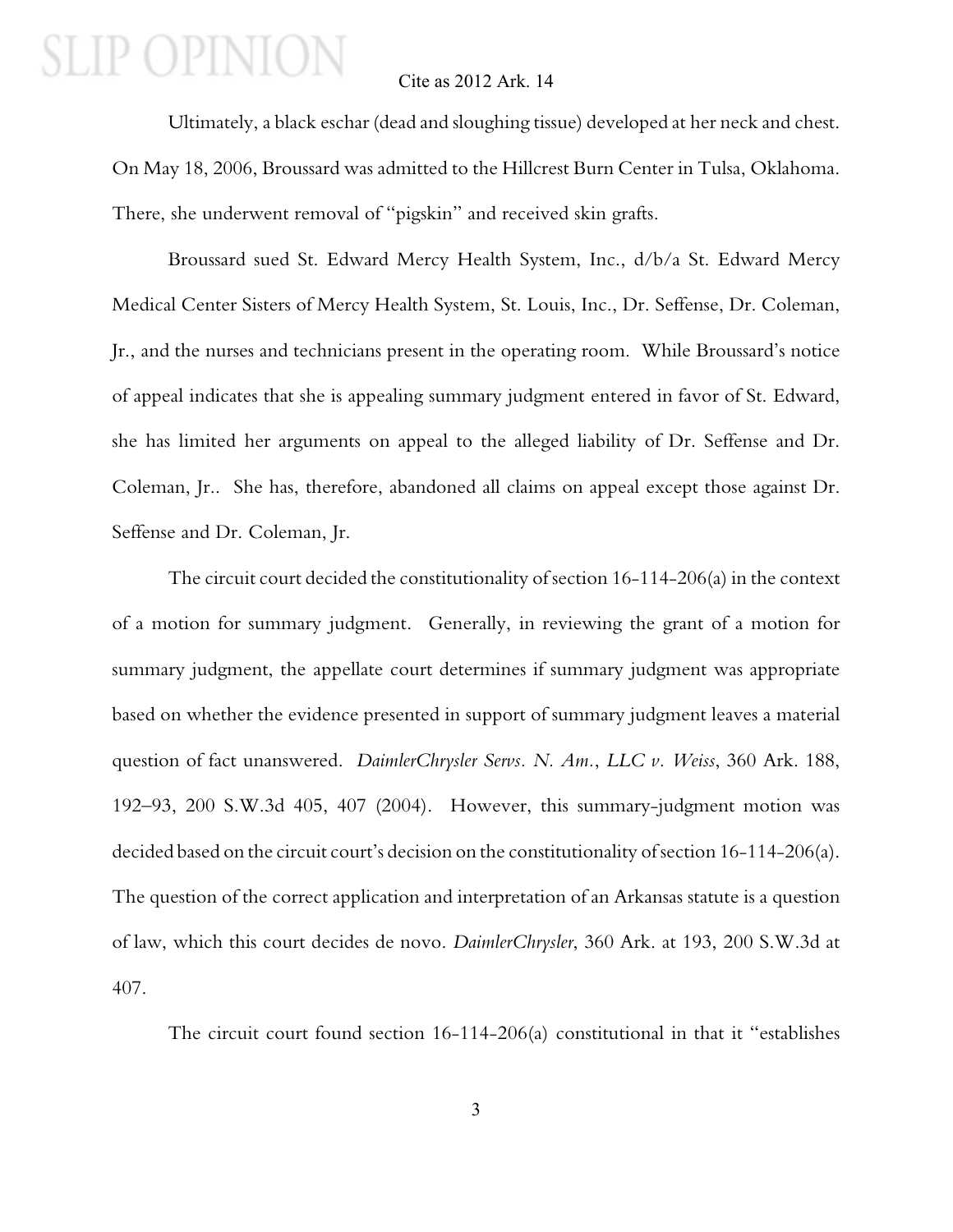### Cite as 2012 Ark. 14

substantive law regarding the duty of a plaintiff to produce an expert witness with a requisite level of knowledge, skill, experience, training or education and . . . sets forth the procedure that governs when such a qualified witness may testify." The circuit court further stated that "[a]n expert of the same specialty could state definitively what a general surgeon and nephrologist should have done with respect to the standard of care pursuant to such a state of facts such as are presented here." Boussard asserts that the circuit court erred because section 16-114-206(a) sets a rule of procedure in violation of the separation-of-powers doctrine and section 3 of Amendment 80.

Every statute enjoys a presumption of constitutionality. *Johnson v. Rockwell Automation, Inc.*, 2009 Ark. 241, at 4, 308 S.W.3d 135, 139. The party asserting that a statute is unconstitutional bears the burden of demonstrating that the statute violates the constitution. *Id.*, 308 S.W.3d at 139. Any doubt is resolved in favor of constitutionality. *Id.*, 308 S.W.3d at 139. Further, when possible, a statute will be construed so that it is constitutional. *Id.*, 308 S.W.3d at 139. When construing a statute, we interpret the statute to give effect to the intent of the General Assembly. *Id.*, 308 S.W.3d at 139. We determine legislative intent from the ordinary meaning of the language used where the language of the statute is plain and unambiguous. *Id.*, 308 S.W.3d at 139. Words in the statute are given their ordinary and usually accepted meaning in common language. *Id.*, 308 S.W.3d at 139.

Section 16-114-206(a) provides as follows:

(a) In any action for medical injury, when the asserted negligence does not lie within the jury's comprehension as a matter of common knowledge, the plaintiff shall have the burden of proving: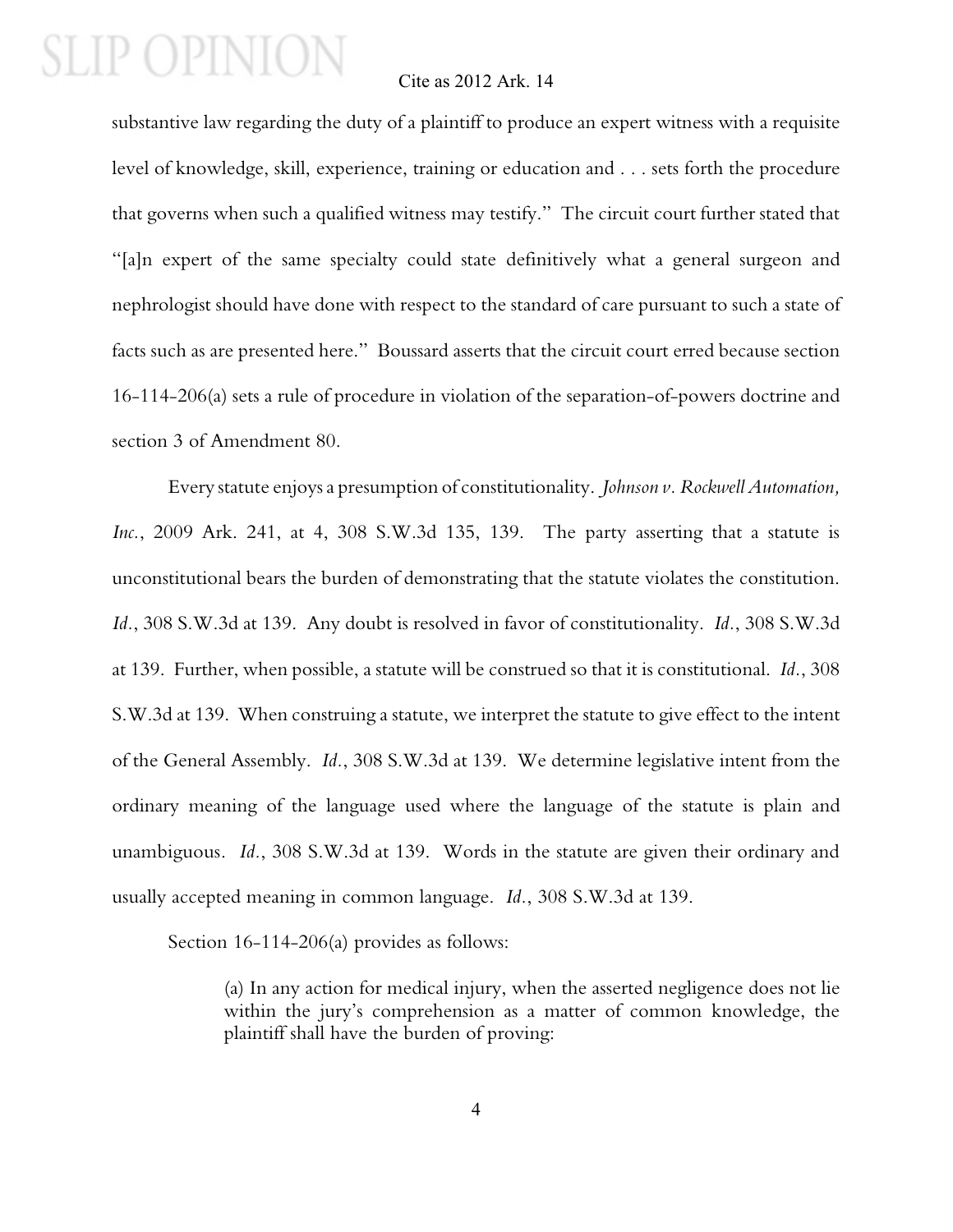### Cite as 2012 Ark. 14

(1) *By means of expert testimony provided only by a medical care provider of the same specialty as the defendant*, the degree of skill and learning ordinarily possessed and used by members of the profession of the medical care provider in good standing, engaged in the same type of practice or specialty in the locality in which he or she practices or in a similar locality;

(2) *By means of expert testimony provided only by a medical care provider of the same specialty as the defendant* that the medical care provider failed to act in accordance with that standard; and

(3) By means of expert testimony provided only by a qualified medical expert that as a proximate result thereof the injured person suffered injuries that would not otherwise have occurred.

Arkansas Code Annotated § 16-114-206(a) (emphasis added). The parties agree that at least some issues in this case do not lie within the jury's comprehension as a matter of common knowledge and that expert testimony is required to assist the trier of fact in understanding the evidence and determining facts in issue. Therefore, expert testimony is necessary in the trial of this case. *See* Ark. R. Evid. 702.

According to the circuit court, the phrase "a medical care provider of the same specialty as the defendant" is constitutional because it constitutes substantive law setting out the burden of proof. Substantive law "creates, defines, and regulates the rights, duties, and powers of parties." *Johnson*, 2009 Ark. 241, at 8, 308 S.W.3d at 141 (quoting *Summerville v. Thrower*, 369 Ark. 231, 237, 253 S.W.3d 415, 419–20 (2007)). In contrast, procedural law prescribes "the steps for having a right or duty judicially enforced, as opposed to the law that defines the specific rights or duties themselves." *Id.*, 308 S.W.3d at 141 (quoting *Summerville*, 369 Ark. at 237, 253 S.W.3d at 419–20). Procedural matters lie solely within the province of this court. *Id*., 308 S.W.3d at 141. The General Assembly lacks authority to create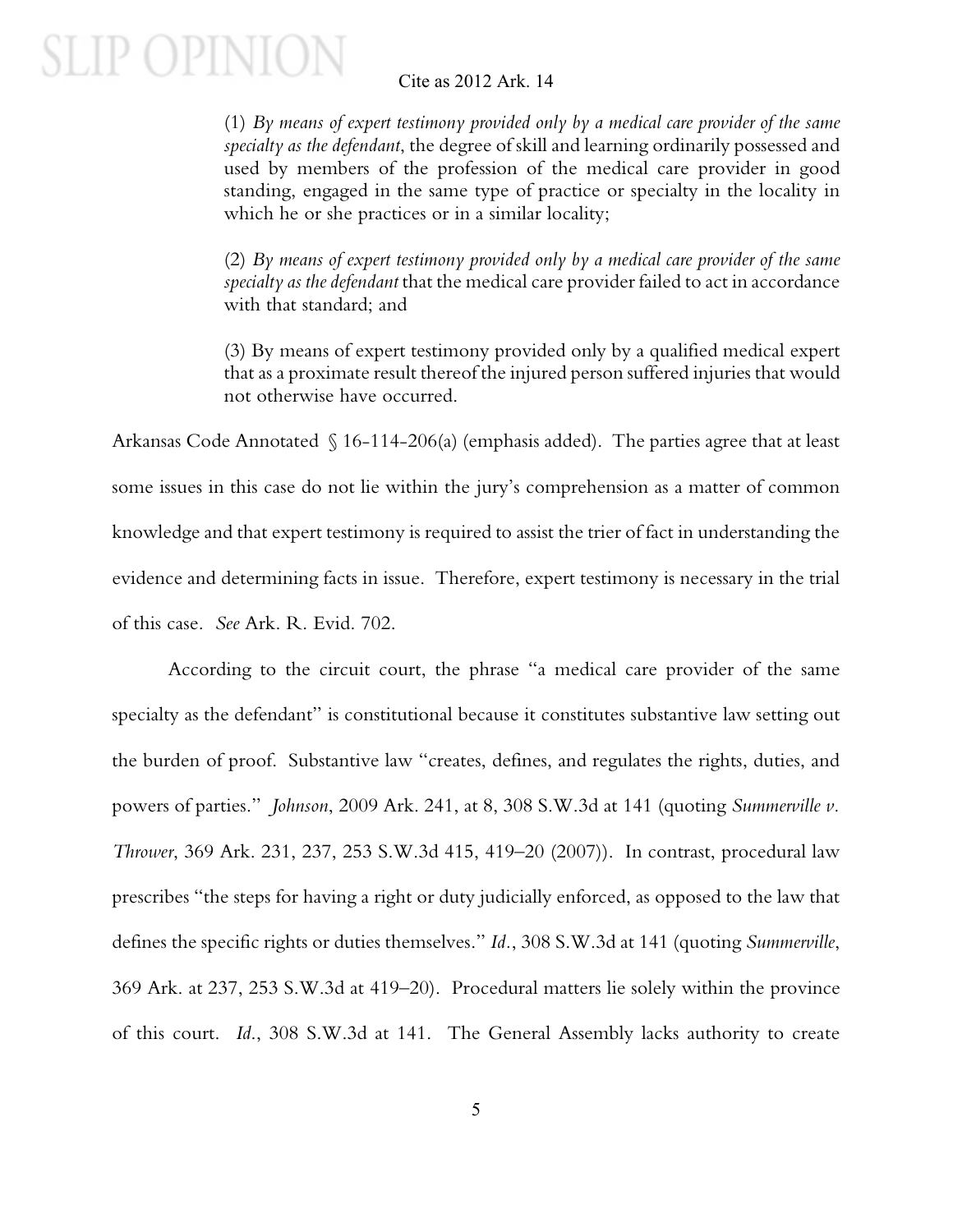#### Cite as 2012 Ark. 14

procedural rules, and this is true even where the procedure it creates does not conflict with already existing court procedure. *Id.*, 308 S.W.3d at 141.

Section 16-114-206 purports to set out the burden of proof that must be met to prevail in a medical-malpractice action. A burden of proof defines and regulates the party's right to recovery and, therefore, constitutes substantive law. *See, e.g.*, *United States v. Davis*, 125 F. Supp. 696 (D.C. Ark. 1954). Pursuant to section 16-114-206(a), where asserted medical negligence lies outside the jury's comprehension as a matter of common knowledge, the plaintiff's burden of proof is to show by testimony of "a medical care provider of the same speciality as the defendant," the standard of care for the same type of practice in the same or a similar locality, that the standard was breached, and that as a proximate cause of that breach the plaintiff was injured. However, the phrase at issue, "By means of expert testimony provided only by a medical care provider of the same specialty as the defendant," does not define rights or duties.<sup>2</sup> It sets qualifications a witness must possess before he or she may testify in court. As a general rule, whether any witness will be allowed to testify is a matter left to the discretion of the trial court. *See, e.g*., *Williams v. Ingram*, 320 Ark. 615, 899 S.W.2d 454 (1995). The authority to decide who may testify and under what conditions is a procedural matter solely within the province of the courts pursuant to section 3 of Amendment 80 and pursuant to the inherent authority of common-law courts. *See* Ark.

<sup>&</sup>lt;sup>2</sup>Appellees cite *Cathey v. Williams*, 290 Ark. 189, 718 S.W.2d 98 (1986) for the proposition that this court has already held that section 16-114-206 (Ark. Stat. Ann. § 34- 2614 (Supp. 1985)) is substantive law. However, the challenged language was not part of the statute at that time.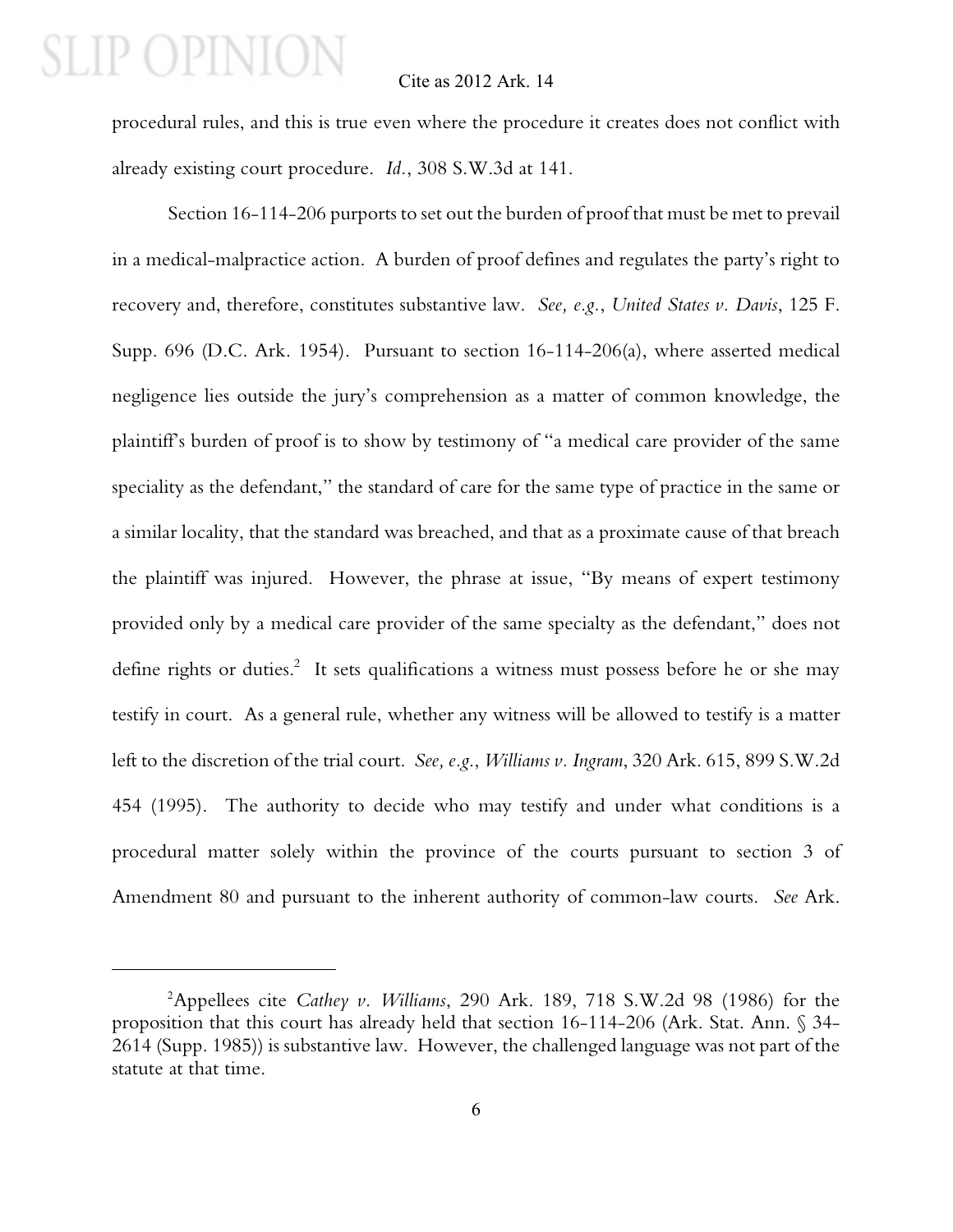### Cite as 2012 Ark. 14

Const., amend. 80, § 3 and *City of Fayetteville v. Edmark*, 304 Ark. 179, 194, 801 S.W.2d 275, 283 (1990) ("The trial court controls the admissibility of evidence and the determination of applicable law and always has the inherent authority to secure the fair trial rights of litigants before it.")

Where expert testimony is required, this court has already set out the procedure to be followed in Arkansas Rule of Evidence 702, which has been incorporated within the medical malpractice act in Arkansas Code Annotated section 16-114-207 (Repl. 2006). Rule 702 provides as follows:

> If scientific, technical, or other specialized knowledge will assist the trier of fact to understand the evidence or to determine a fact in issue, a witness qualified as an expert by knowledge, skill, experience, training, or education, may testify thereto in the form of an opinion or otherwise.

Further, Rule 702 "applies equally to all types of expert testimony." *See Coca-Cola Bottling Co. v. Gill*, 352 Ark. 240, 262, 100 S.W.3d 715, 729 (2003). The challenged language, "By means of expert testimony provided only by a medical care provider of the same specialty as the defendant," which adds requirements to Rule 702, attempts to dictate procedure and invades the province of the judiciary's authority to set and control procedure. As such, it violates the separation-of-powers doctrine, Amendment 80, and the inherent authority of the courts to protect the integrity of proceedings and the rights of the litigants.<sup>3</sup> As the

<sup>&</sup>lt;sup>3</sup>The phrase at issue in this case was added by the General Assembly to section 16-114-206(a) in 2003. The issue of whether Broussard's expert would have qualified under the law prior to the 2003 amendments was raised and argued by the parties; however, no ruling on the issue was obtained. The failure to obtain a ruling precludes our review of the issue because, under appellate jurisdiction, this court is limited to reviewing an order or decree of a lower court. *See Gwin v. Daniels*, 357 Ark. 623, 626, 184 S.W.3d 28, 30 (2004).